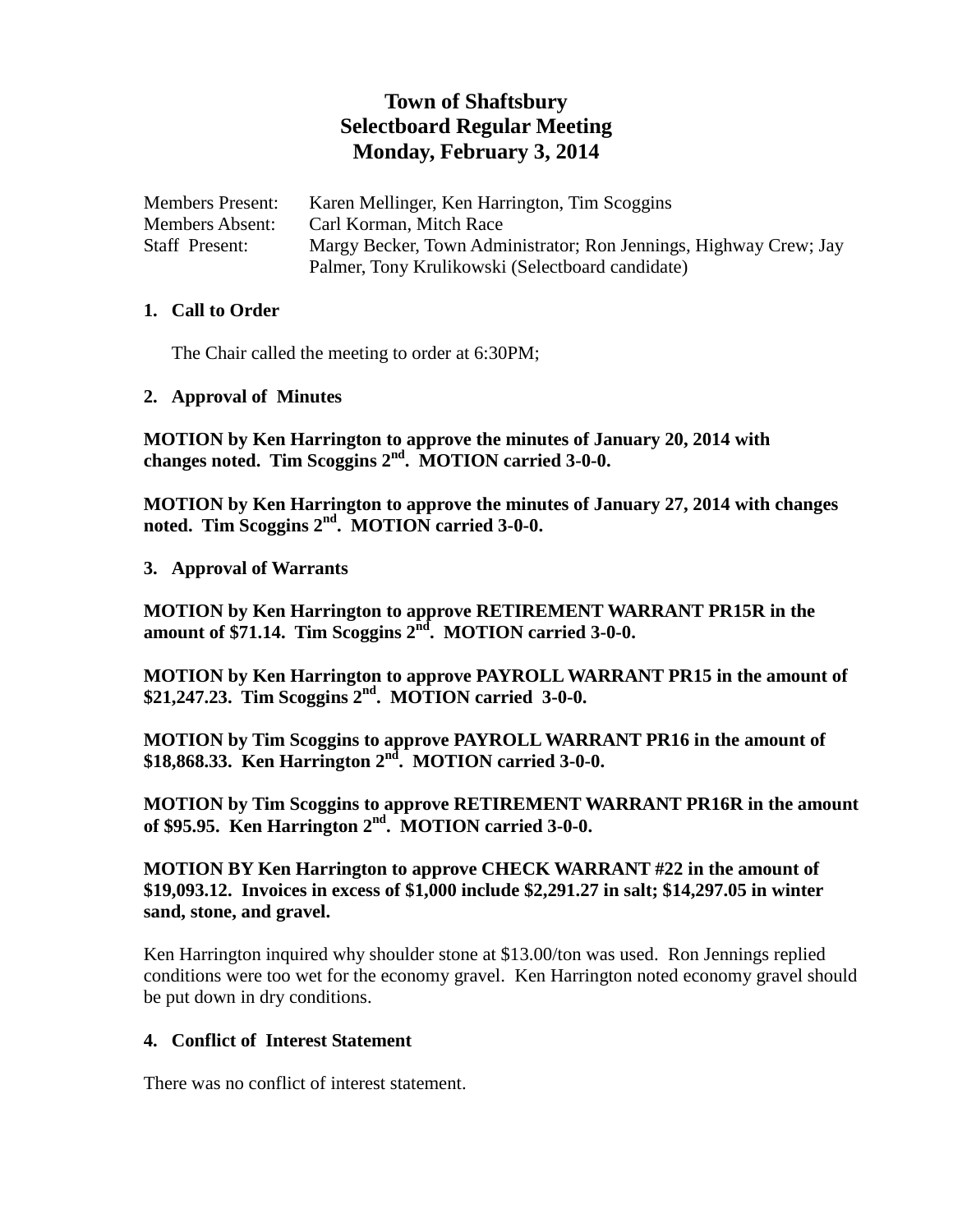#### **5. Announcements**

Tim Scoggins announced postponement of Safe Routes to School walk to Wednesday, Feb.  $12^{th}$ .

# **6. Public Comments**

There were none.

# **7. Town Officer Vacancies – Status**

Karen Mellinger announced the expiring terms on the Planning Commission (Chris Williams) and Development Review Board (Mitch Race). Mitch Race has announced he is not seeking reappointment. There are other town officer positions which expire in March annually. The list is posted on the website and at locations in Town. The announcement of expiring terms will appear in the Bennington Banner on Tuesday, Feb.  $4<sup>th</sup>$ . Selectboard interviews of interested candidates will occur at the next Selectboard meeting on Tuesday, February 18<sup>th</sup>.

# **8. VT Health Exchange – Enrollment Changes**

Margy Becker announced the Town may offer only 2 plans and will enroll directly with Blue Cross Blue Shield. This is because the small business payment option is not working on the Exchange.

#### **MOTION by Ken Harrington that the Town offer the Blue Cross Blue Shield nonstandard Gold Blue For You and the standard Platinum plans. Tim Scoggins 2nd. The MOTION carried 3-0-0.**

# **9. KAS, Inc. Sidewalk Design Services Contract – Amendment #1**

Karen Mellinger noted the contract amendment had been planned for in the budget for the supplemental grant. The amendment amount of \$5,753 will boost the amount of the design services contract to \$30,112. Additional design services are needed to incorporate lighting, elements of a traffic calming plan such as signage, and a potential construction easement.

# **MOTION by Ken Harrington to approve the amendment to the KAS, Inc. Design Services Contract in the amount of \$5,753. Tim Scoggins 2nd for discussion.**

Tim Scoggins commented that the VTRANS Traffic Committee had made it clear at the time the 25MPH speed limit was granted that a traffic survey would be required to justify installation of speed radar feedback signs. Karen Mellinger suggested the Board approve the contract amendment to enable KAS, Inc. to proceed with design and right-of-way review. VTRANS may require a traffic study or it may not. **The MOTION carried 3-0-0.**

# **10. Winter Highway Budget Status**

Selectmen briefly reviewed a budget status report dated 1/31/14, which does not reflect check or payroll warrants approved earlier in the meeting. Margy Becker noted her biggest concern was that 85% of the gravel budget was already expended. The winter sand budget is in good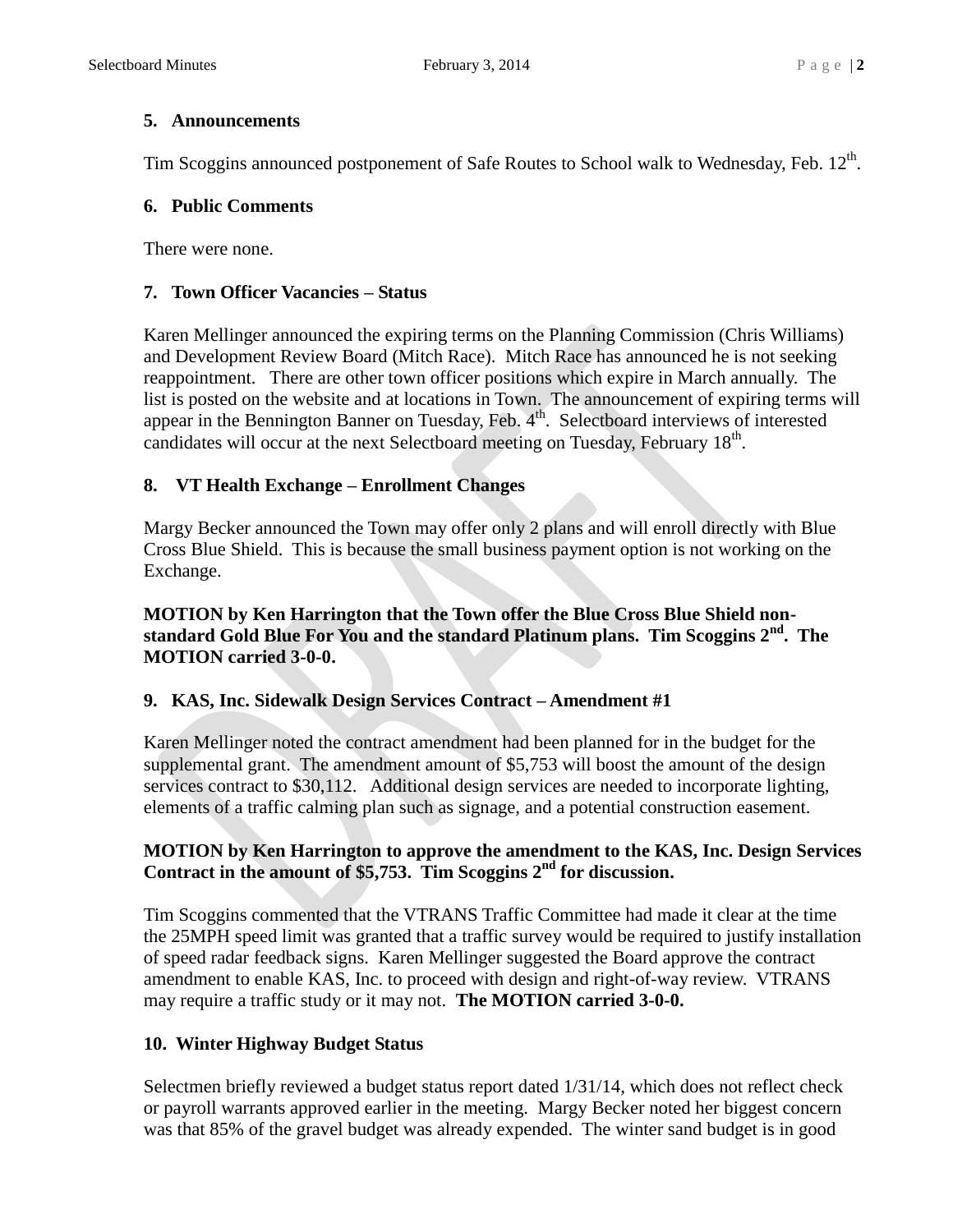shape; the salt budget is very tight. The supply of salt is also limited now. At the February 18 meeting a full reconciliation of the overtime budget will also be made available in addition to cash flow projections.

It was noted that the road crew is continuing to evaluate a used commercial grade sidewalk plow for potential purchase for approximately \$4,000. Brief discussions focused on the need to continue to evaluate the need for replacement of the roadside mower. Margy Becker said she would have to publish a request for roadside mowing bids in late February or early March, if that is the direction the Selectboard agrees to take.

# **11. New VTRANS Roads and Bridge Standards (2013)**

Selectboard members reviewed and discussed the proposed standards, which towns and cities across the state are being encouraged to adopt in order to preserve maximum FEMA and VTRANS grants-in-aid. It was acknowledged there will be budget impacts of the new standards. Margy Becker will inquire what is meant by "substantially reconstructed". The standards will be discussed and acted on at the next meeting, when a full board is expected to be available.

# **12. Annual Certificate of Mileage**

# **Ken Harrington made the MOTION to approve the certificate of highway mileage and to submit to the VTRANS. Tim Scoggins 2nd. MOTION carried 3-0-0.**

Mileage totals are as follows: TOTAL MILES – 86.279; Class 2 miles 19.99; Class 3 miles 50.44; Class 4 miles 1.7; mapped legal trail miles .8 miles. There were no changes to mileages as compared to the prior year.

#### **13. PCB Oil Removal**

#### **MOTION by Ken Harrington to approve the Clean Harbors proposal for removal of PCB**  oil and tank cleaning in the amount of \$7,129.50. Tim Scoggins  $2<sup>nd</sup>$  for discussion.

Tim Scoggins noted that ENPRO's proposal, though in the range of \$10,000, guarantees the disposal of the tank. After some discussion it was agreed that Clean Harbors will be contacted for assurance that the tank will be clean enough to recycle.

**Tim Scoggins made the MOTION to amend the original motion to add "on the condition that Clean Harbors guarantee the tank is clean enough to be recycled". Ken Harrington 2 nd. MOTION to amend the original motion carried 3-0-0.**

#### **ACTION on original MOTION: MOTION carried 3-0-0.**

#### **14. Town Meeting Preparations**

Karen Mellinger said the Board would make its final preparations for town meeting at the February 18<sup>th</sup> meeting. Members should be prepared to review Australian Ballot informational materials and the power point presentation on the budget. The Board will decide on when to